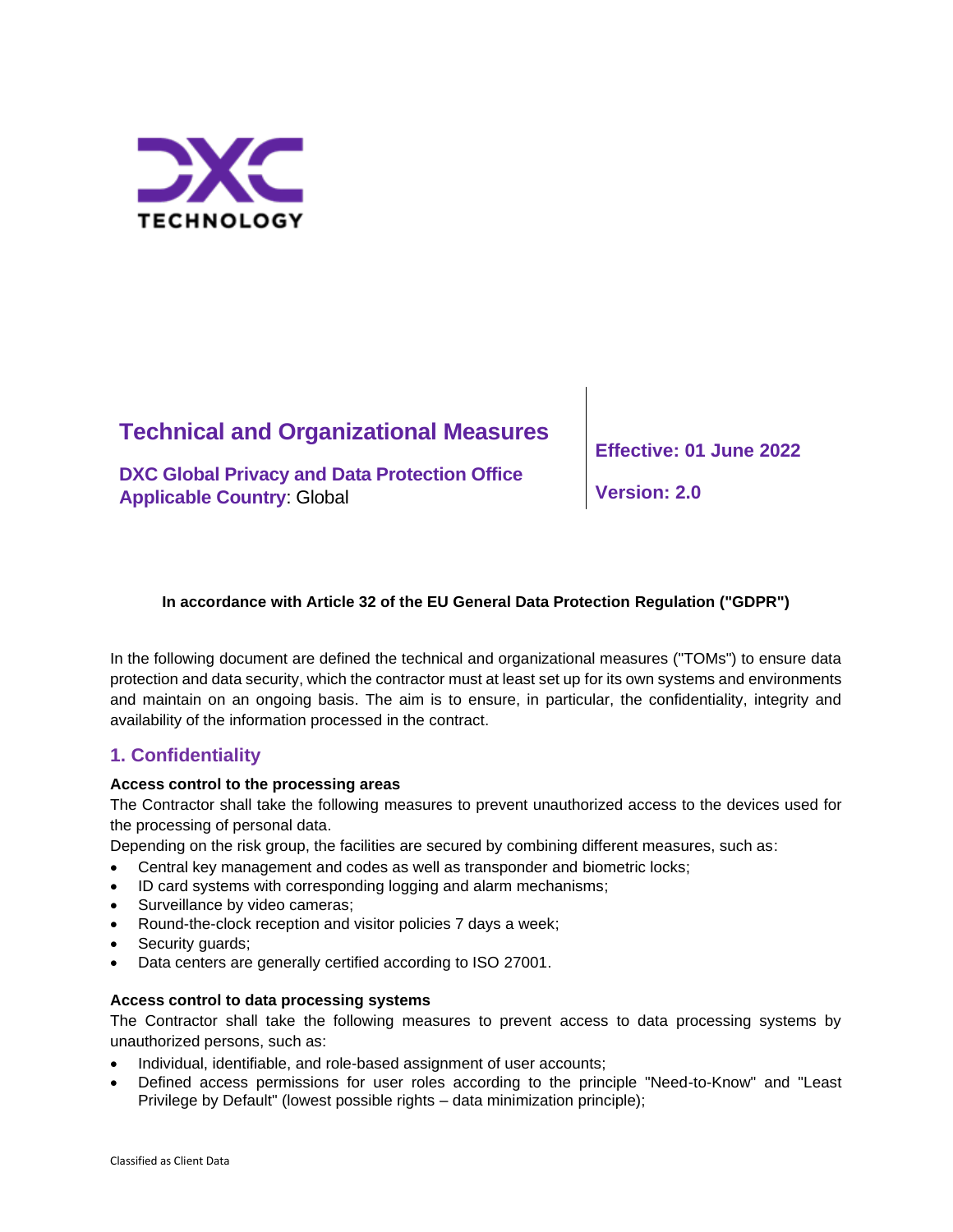- Role-based and password-protected access and authorization procedures In particular, passwords are:
	- o clearly assigned;
	- o securely stored and transmitted;
	- o sufficiently long and complex design;
	- o changed regularly;
	- $\circ$  limited in validity period and initially blocked, in case of inactivity and later deleted;
	- $\circ$  entered manually and, in the event of unauthorized acknowledgement, changed promptly.
- Automatic logout in case of inactivity with re-login for further use of the system;
- Data encryption on the Contractor's mobile devices;
- Deactivation of user accounts after three unsuccessful login attempts;
- All systems are equipped with protection against viruses and spam mails, which is administered centrally.

### **Access control to data applications**

The Contractor warrants by the following measures that the persons authorized to use its data processing systems and applications can only access data to the extent and to the extent provided for within the scope of their respective user role/access authorization and that the personal data cannot be read, copied, changed, or deleted without the appropriate permission of the supervisor or a representative:

- Operating system-level authentication;
- Separate authentication at the application level or "single-sign-on" environment;
- Authentication using a centrally managed authentication system (RACF, Active Directory, etc.);
- Division of tasks (technical / organizational "four-eyes" principle);
- Remote access is only possible via VPN with appropriate authorization and authentication;
- Dedicated access control for all composite systems and storage spaces.

### **Separation Control**

The Contractor shall take the following measures to ensure that personal data intended for different purposes can be processed separately:

- Data from different customers is stored physically and/or logically separately from each other (multicustomer systems);
- Access request and authorization processes ensure separate processing of data from different customers or customer areas;
- Separate test and production systems.

### **Pseudonymization/Encryption**

The Contractor shall take the following measures to ensure that personal data can only be read by authorized persons:

- Data encryption on all mobile devices and systems of the contractor;
- Data encryption during transmission on the Internet;
- Data encryption for the purpose of authentication (passwords, VPN remote maintenance, etc.);
- Anonymization or pseudonymization on a case-by-case basis, for example to create aggregated data and evaluations.

### **2. Integrity**

### **Data Forwarding Control**

The Contractor shall take the following measures to prevent personal data from being read, copied, modified or deleted by unauthorized persons during the transmission or transport of the data carriers and shall ensure that it is possible to check and determine to whom personal data should be sent via data transmission devices: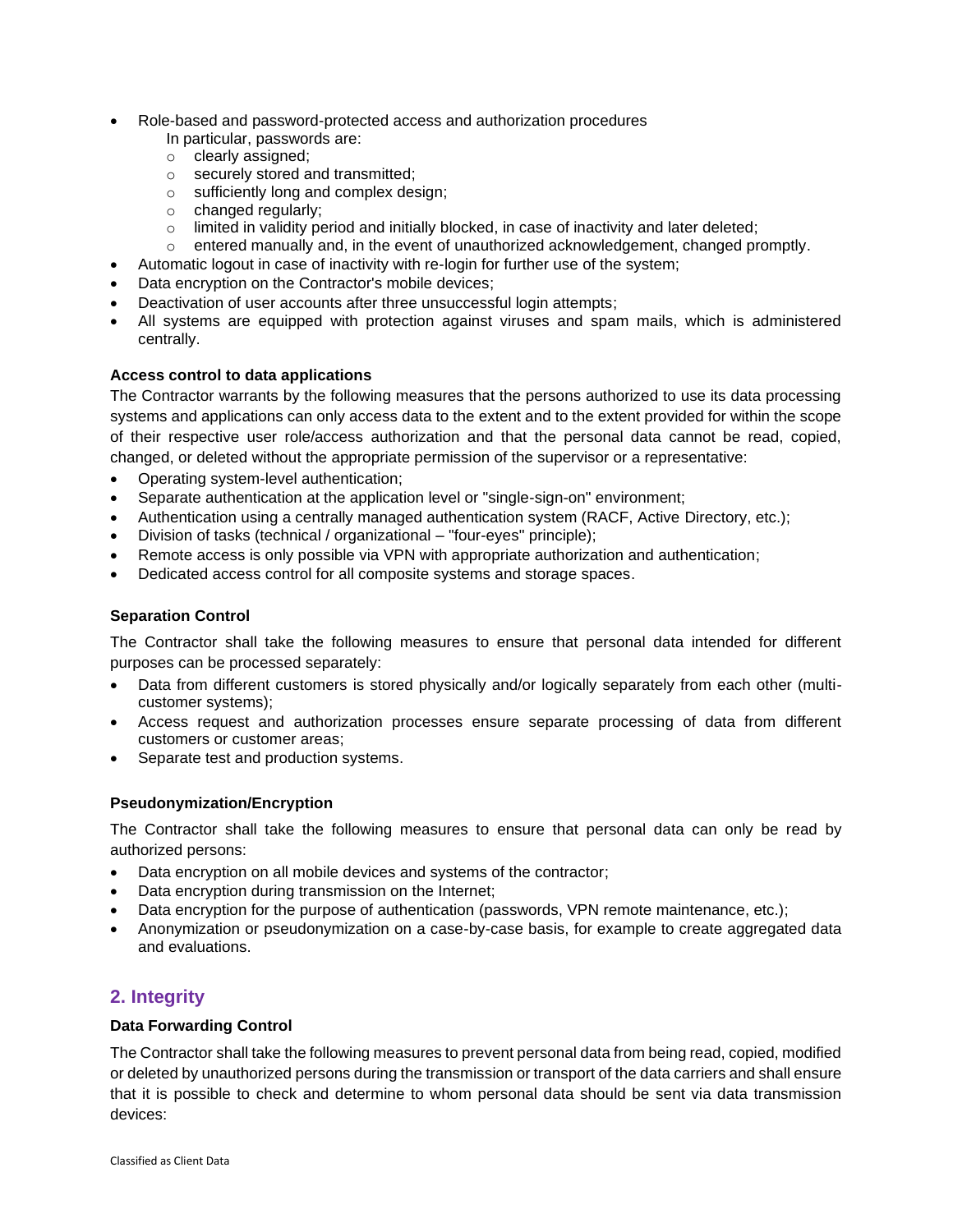- Firewall Systems, Proxy-Server, NAT Network-Access-Translation;
- Possibility of email encryption and signature;
- Data transfer protocols with encryption of data carriers/media;
- Data transmission via secure data transfer protocols;
- Encrypted VPN (Virtual Private Network) with 2-factor authentication;
- Dispatch of data tapes and other media exclusively by courier in appropriately secured containers, including documentation.

### **Input Control**

The Contractor shall take the following measures to check and determine whether and by whom personal data has been entered or deleted from the data processing systems:

- Documentation of administrative activities (setting up user accounts, change management, access and authorization procedures, etc.);
- System log files enabled by default with on-demand control;
- Archiving of password resets and access requests (request/approval process).

### **3. Availability**

### **Availability control and rapid recovery**

The contractor shall take the following measures to protect personal data from destruction or loss and to ensure a rapid restoration of the operating condition:

- Comprehensive data backup and recovery;
- Disaster recovery and business continuity plans;
- Storage and archiving policies;
- Automatic virus and spam checks, including policies;
- Appropriately equipped data centers, including physically separate alternative data centers if contractually agreed, as well as air conditioning and protection against other harmful environmental and sabotage effects, including:
	- o Uninterruptible power supplies;
	- o Fully redundant hardware and composite systems, if contractually agreed;
	- o Alarm and security systems (smoke, fire, water).

### **Data Minimization and Retention**

Contractor shall limit the collection of personal information to what is directly relevant and necessary to accomplish a specified purpose or to deliver the contracted services. Contractor shall also retain the data only for as long as is necessary taking into account the ongoing validity of the purposes or services for which personal data is processed.

The retention period shall be determined by the following criteria:

- the purpose(s) for which personal data is processed personal data will be kept for as long as is necessary for that purpose;
- legal obligations laws or regulations may set a minimum/maximum period for which personal data will have to be kept; and
- contractual obligations personal data processed by a processor on behalf of a controller will be retained in accordance with the instructions issued by the controller, usually in the form of a contract.

### **4. Procedures for regular review and evaluation**

### **Data Protection Management**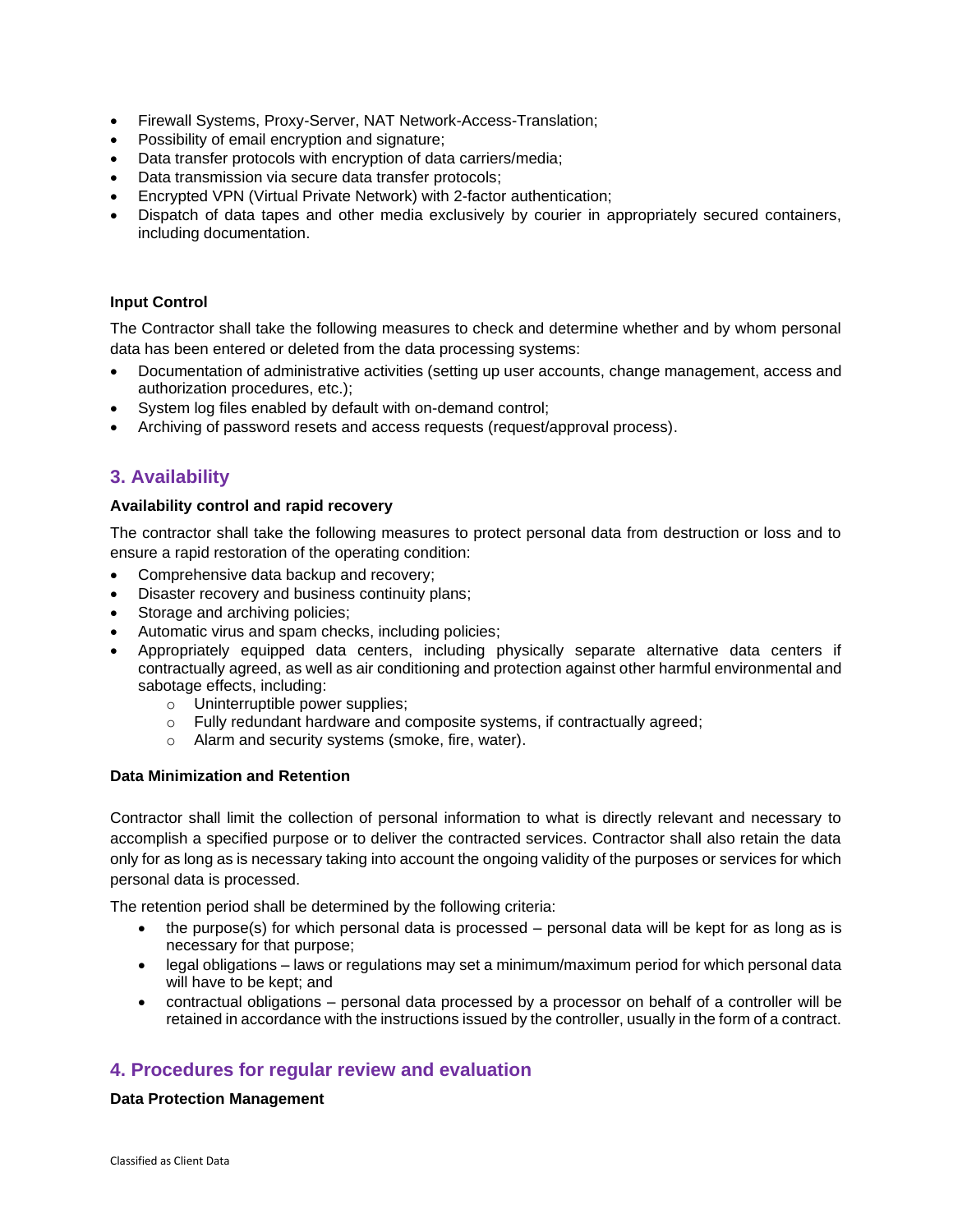The Contractor has implemented a privacy organization that operates a privacy management program in accordance with the Company-wide Privacy Policy. This program includes the following 10 program elements:

- Organization and strategy;
- Data and risk assessment;
- Inventory of applicable legal regulations;
- Policies and Processes;
- Information Security Management System (ISMS);
- Training;
- Data transfer protocol;
- Supplier Management;
- Incident Management;
- Monitoring and control;

### **Incident Management**

The Contractor has implemented a suitable system for the management of security incidents, which also handles privacy/data protection incidents and their consequences. This is done in cooperation with the IT security department and legal department and includes:

- IT incident management covers the entire organizational and technical [process](https://de.wikipedia.org/wiki/Gesch%C3%A4ftsprozess) of responding to detected or suspected security [incidents](https://de.wikipedia.org/wiki/Sicherheit) or incidents. [Disruptions](https://de.wikipedia.org/wiki/St%C3%B6rung) in IT areas as well as preparatory measures and processes;
- Treatment of legal, including contractual aspects under data protection law, reporting and information obligations.

### **Privacy-friendly presets and technology design**

The Contractor shall take appropriate technical and organizational measures to ensure that, by default, only personal data whose processing is necessary for the respective specific processing purpose are processed. These principles apply to:

- the amount of personal data collected,
- the scope of their processing,
- their storage period, and
- their accessibility.

The following principles serve to ensure that personal data are not made accessible to an indefinite number of natural persons by default without the intervention of an individual:

- *Necessity principle:* Access authorizations are granted by default according to the principles "need-toknow" and "need-to-do";
- *Data minimization/data economy:* The provider collects and processes only personal data within the scope of its contractually agreed lines that are necessary for the fulfillment and exercise of the services.

### **Order Control**

The Contractor shall take the following measures to ensure that personal data are processed only in accordance with the agreement and the instructions of the Client: